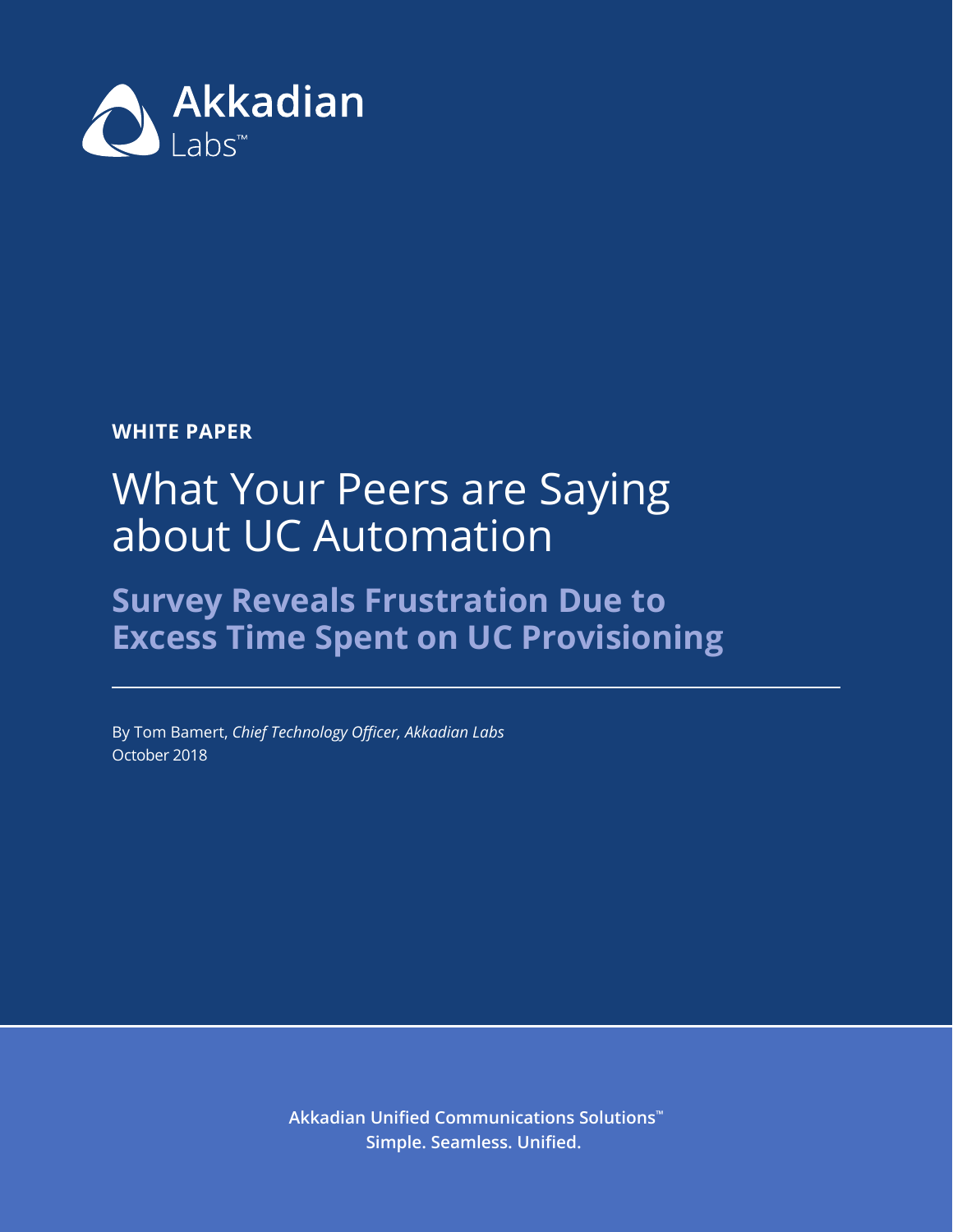

## EXECUTIVE SUMMARY

**IT professionals expressed frustration** over time spent on provisioning Unified Communications (UC) systems, according to a recent survey. Respondents, who are under pressure to cut IT costs, described spending up to a quarter of their time on UC user management. Many likened the experience to "being stuck in a traffic jam." Streamlining of UC provisioning emerged as an attractive option, with respondents stating workflow automation could result in substantial cost savings and reallocation of time to more worthwhile tasks.

# Survey Highlights:

- **UC provisioning is painful**—66% of respondents equate provisioning a large number of employees to painful experiences like having a root canal or being audited by the IRS.
- **IT teams spends a lot of time on provisioning**—A large majority of respondents reported that provisioning took up to 24% of their time.
- **Conflicting demands make provisioning work more burdensome**—While absorbed in provisioning tasks, IT staffers face the competing pressures of reducing costs while increasing ease of access to information.
- **IT pros want to automate as much as possible**—When asked for a preference on which UC systems to automate provisioning for, respondents expressed equally high levels of support for automating provisioning of collaboration tools, including: telephony, instant messaging, video conferencing and email.
- **Automation can lead to significant savings**—Respondents indicated that automated provisioning and user setup could save them up to 24% of their time.

## Takeaway:

The findings strongly suggest that a majority of organizations surveyed believe automation would reduce IT team stress levels and costs, while enabling the IT department to allocate more time to strategically important projects. Clearly, medium to larger organizations should explore options for automating some or all or their provisioning of UC technologies.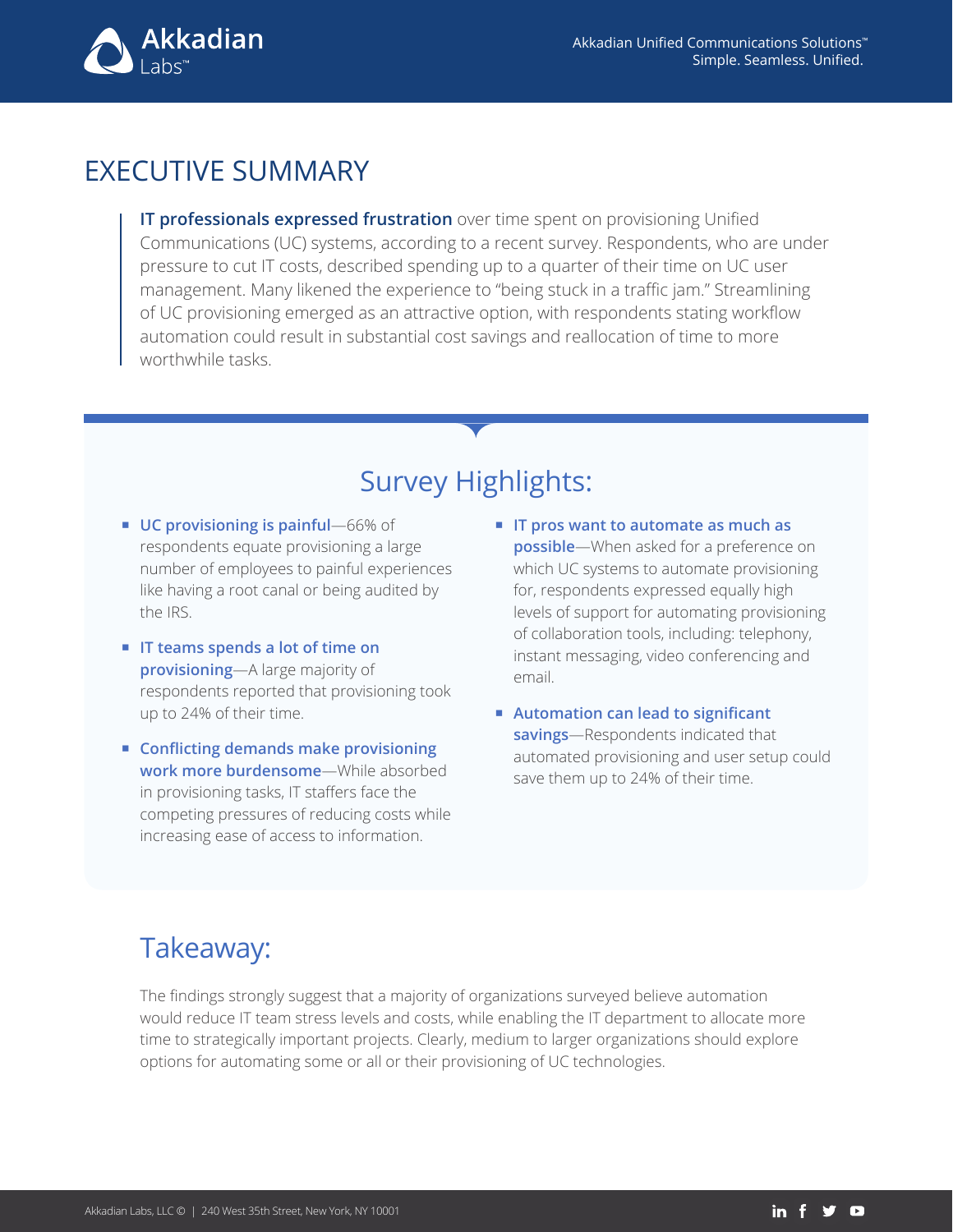

# DETAILED FINDINGS

The survey collected opinions from over 300 IT professionals, 87% of whom work at organizations with more than 1,000 employees (see detailed survey demographics below). The responses to the survey present a realistic picture of out-of-pocket costs—and opportunity costs—of the dayto-day struggle to keep up with UC provisioning. At the same time, the survey reveals a desire for provisioning automation and the benefits of the automation of provisioning.

#### **Provisioning? Or a Root Canal?**

Provisioning UC systems doesn't seem to be much fun. The survey asked respondents to match the feelings associated with provisioning a large number of users with other life experiences. Thirty-seven percent said provisioning was like "Being stuck in a traffic jam." Another 15% felt it was like "Banging my head against a wall," while 8% likened it to "root canal" and 5% to an IRS audit. In all, 66% of respondents equated large-scale UC provisioning with painful, tiresome experiences. Alternatively, only 22% percent claimed it was, "Not an issue."

#### **Provisioning Takes Up a Lot of IT Team Time**

How much time does the average IT person spend on provisioning? Asked, "What percent of your IT team's time supports provisioning or setting up new users?" 77% of respondents stated the work took between 1% and 24% of their time. Amazingly, 16% claimed it took 25-49% of their time.

These are big numbers. Consider the costs: 71% of respondents work in IT department with more than 50 people. If a 50-person department spent, for example, 15% of its time on provisioning, that would result in fully-loaded costs of about \$830,000 a year.1

#### **We Also Have to Cut Costs and Make Information More Accessible**

IT staffers face competing demands for their time. Absorbed in provisioning tasks which can take up a quarter of their time or more, the IT team is simultaneously expected to achieve other objectives. Respondents were asked, "In terms of IT initiatives, what is considered most important at your company?" On a scale of 1-5, they ranked the following initiatives in order of importance:

- Reducing costs-Scored 3.84
- Increasing service levels agreements (SLAs) for IT-Scored 2.48
- Automating IT team workflow—Scored 2.82
- Increasing ease of information access to users-Scored 3.14
- Reducing "mundane workload and increasing "strategic initiatives"—Scored 2.71

Reducing costs and increase ease of information access garnered the top scores. These priorities are theoretically in conflict with one another. It is hard to increase access while cutting costs, unless the IT department has automated enough of its processes to make providing access less expensive.

#### **Let's Automate as Much as Possible**

The survey asked, "What part of your communications user setup/provisioning would you automate if you could?" Respondents favored automating all four options with the same weighting. Automation of provisioning for instant messaging, video conferencing, telephony and email each received between 50% and 54% of votes (multiple choices allowed). This result suggests that automation is a general preference for IT, regardless of the specific technology. Various collaboration technologies appear to be equal-opportunity resource drains and in need of automation.

1 Based on average IT annual salary, plus benefits (Glassdoor Data)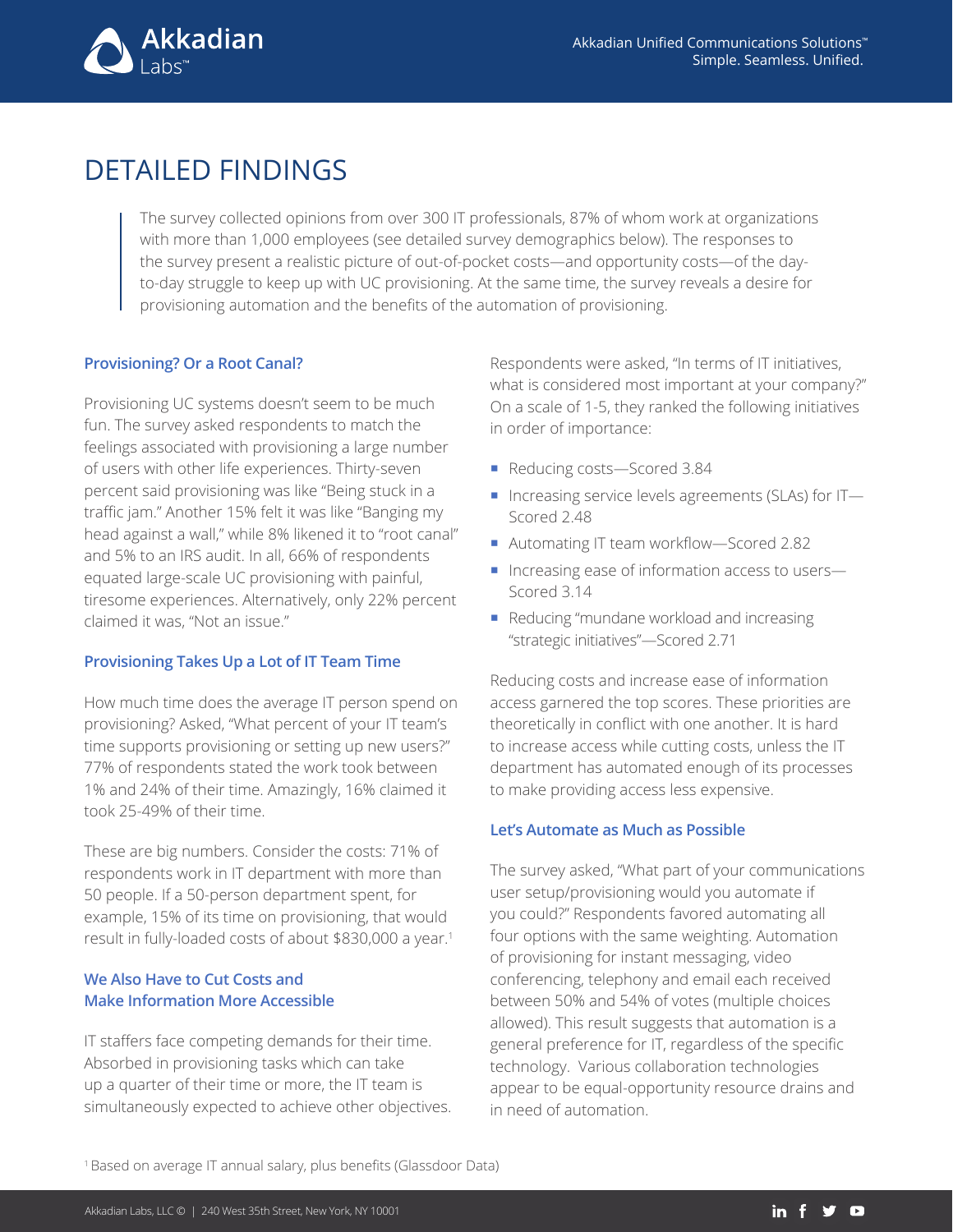

#### **Automating Provisioning Can Free Team Time for More Important Work**

IT departments want to play a more central role in the business rather than being a provider of basic services. Thus, it's not surprising that two thirds of respondents felt that an automated UC software platform would allow them to allocate up to a quarter of their time to more critical work.

Respondents were asked, "If you had an automated UC software platform to support provisioning/user set-up, how much time would this save your IT team to work on more strategic projects?" Sixty-five percent answered that automated UC provisioning would save up to 24% of their time for more important initiatives. Twenty-one percent said it would save them between 25% and 49%, and 9% believed it would save between 50% and 74%.

# SURVEY DEMOGRAPHICS HIGHLIGHTS

| <b>Employee count</b>                                    | ■ 71% of respondents work at companies with more than 5,000<br>employees                                                                             |
|----------------------------------------------------------|------------------------------------------------------------------------------------------------------------------------------------------------------|
| Percent of employees who are<br>part of mobile workforce | ■ 57% of respondents work at companies where between 1% and 24%<br>of employees are mobile<br>26% work at companies with 25%-49% mobile employees    |
| Percent of employees who are<br>remote                   | 65% of respondents work at companies where between 1% and 24%<br>ш<br>of employees are remote<br>23% work at companies with 25%-49% remote employees |
| Number of people in IT dept.                             | ■ 71% work in IT departments with 50+ employees                                                                                                      |
| <b>Number of office locations</b>                        | 42% of respondents work at companies with 50+ office locations                                                                                       |
| Type of UC platform (multiple<br>choices allowed)        | ■ 75% use Cisco VoIP; 57% use Microsoft Skype for Business                                                                                           |

# **CONCLUSION**

This survey, which favored medium to large organizations, reveals a significant interest in automating the provisioning of UC and related technologies. IT professionals surveyed felt the work of provisioning was stressful, likening it to agonizing life experiences. Provisioning is a costly waste of IT personnel time. Conversely, UC provisioning automation promises to expand IT team availability for more strategic projects.

UC engineers facing experiences like those described in the survey might want to consider UC automation solutions. Done right, these technologies enable cost effective streamlining of the UC provisioning process. They can turn the traffic jam/root canal-like experience into something a lot more pleasant and productive.

To learn more about how the Akkadian Labs products can help with UC provisioning automation, visit www.akkadianlabs.com.